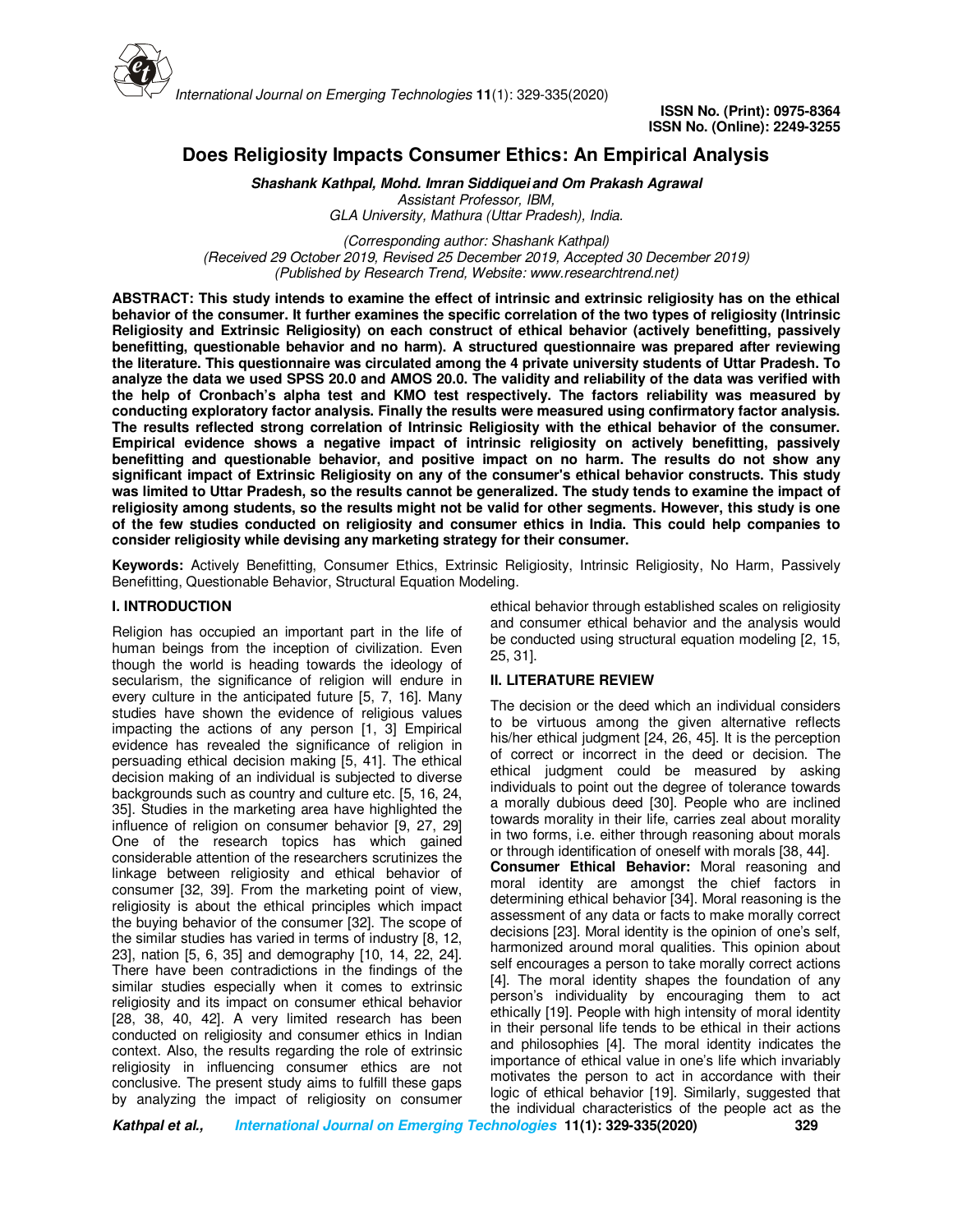basis for defining their ethics [4]. Researchers who support the moral identity emphasize that the identity of any individual is shaped by forming ethical duties based on their perception of self-identity [11]. The selfimportance which is an integral part of moral identity has two aspects- first private and the second public. One the one hand, the private aspect of self-importance emphasizes the person's ethical traits; on the other hand, the public aspect of self-importance emphasizes the way their ethical actions are perceived by others [4]. People with high self-importance and high empathy concerning others tend to be ethical in their conduct [18]. It could be concluded that moral values and ethical behavior are directly proportional to each other. Previous researches have demonstrated that ethical behavior can only be determined when moral reasoning is considered with moral identity [4]. To understand the ethical viewpoint of the consumer the ethical scale developed by [31] is used in the present study. This scale aims to determine the ethical orientation in the consumers. It consists of four items namely:

– Actively benefitting through illegal means

– Passively benefitting

– Questionable behavior but no illegal activity

– No harm or activities which does not hurt anyone

These items reflect the ethical intentions and actions of consumer shows while making a purchase decision. The author has adopted these four scales by in the present study [31].

**Religiosity and consumer ethics:** Religiosity is the trust a person has in God and the intensity of actions of that individual towards God [38]. Hunt & Vitell, (1986, 2006) suggested that the ethical orientation of any individual is influenced by the religious beliefs of that person [20, 21]. The religion is not only the belief but also the behavioral commitment of the person to the philosophy of the religion [22]. Religiosity is the intensity by which a person shows commitment towards his/her religious principles [2]. Many authors has emphasized on the importance of considering religiosity while evaluating the ethical orientation of consumers [12, 17, 32].

The terms intrinsic and extrinsic religiosity were differentiated [2]. Vitell & Paolillo (2003), Vitell *et al.,* (2005) suggested religiosity acts as the dominant factor in influencing ethical behavior. In the current study the authors have differentiated extrinsic and intrinsic religiosity to analyze its impact on the consumer ethical behavior [39, 41].

**Extrinsic Religiosity:** Religion does not act as the chief motive in life [1]. It is self-interest that takes the chief role and religion takes only the contributory role in life. The people who are religious extrinsically participate in religious activities to fulfill personal and social needs. [2], find that extrinsic religiosity not just serves as a utilitarian motive, but contributes to nurturing the social bonding as well.

The extrinsic religiosity can be further divided into two parts, first, personal extrinsic religiosity where personal welfare is given the prime cause for doing extrinsic religiosity and second, social extrinsic religiosity where social reasons plays the motivating factor for a person to be extrinsic religious [35, 14].

Previous researches have shown a negative correlation between the guilt of an individual and his/her extrinsic On the one hand, studies could not establish any significant relation of extrinsic religiosity with the ethical behavior of consumer [29, 32], whereas, other studies have suggested a negative impact of extrinsic religiosity on the ethical behavior of consumers [13]. Evidence also suggests the motive for being extrinsic religious for a person is to have social endorsement [41]. By correlating the ethical behavior with extrinsic religiosity we can formulate the following hypothesis:

H1: Extrinsic Religiosity is significantly correlated with Actively Benefitting intention of consumer ethical behavior

H2: Extrinsic Religiosity is significantly correlated with Passively Benefitting intention of consumer ethical behavior

H3: Extrinsic Religiosity is significantly correlated with Questionable Behavior intention of consumer ethical behavior

H4: Extrinsic Religiosity is significantly correlated with No Harm intention of consumer ethical behavior

**Intrinsic Religiosity:** Allport, defines intrinsic religiosity as the internal philosophies of those people whose lifestyle is influenced by their religion [1]. This aspect is related to the person's predisposition towards religious and spiritual principles over the utilitarian side of religiosity [6, 38].

Intrinsic religiosity suggests that the motive for religious immersion is more internal and spiritual [39]. People who are inclined towards intrinsic religiosity has a high tendency of being ethical in their beliefs [5, 38, 43].

A large number of studies have given evidence of positive correlation consumer ethical behavior in with intrinsic religiosity [5, 31, 40, 38]. Spirituality is also positively correlated with consumer ethical behavior [43]. Individuals who are inclined towards serving the collective good and religion get the motivation and inner commitment from intrinsic religiosity [40]. Arli & Tjiptono (2014), Uysal & Okumus (2019). Vitell, *et al.,* 2009).suggested that people who are inclined towards intrinsic religiosity gives importance to ethical judgments over those who are less inclined towards intrinsic religiosity [5, 37, 43]. After examining the literature on consumer ethical behavior and intrinsic religiosity we can formulate the following hypothesis:



**Fig. 1.** Conceptual Framework.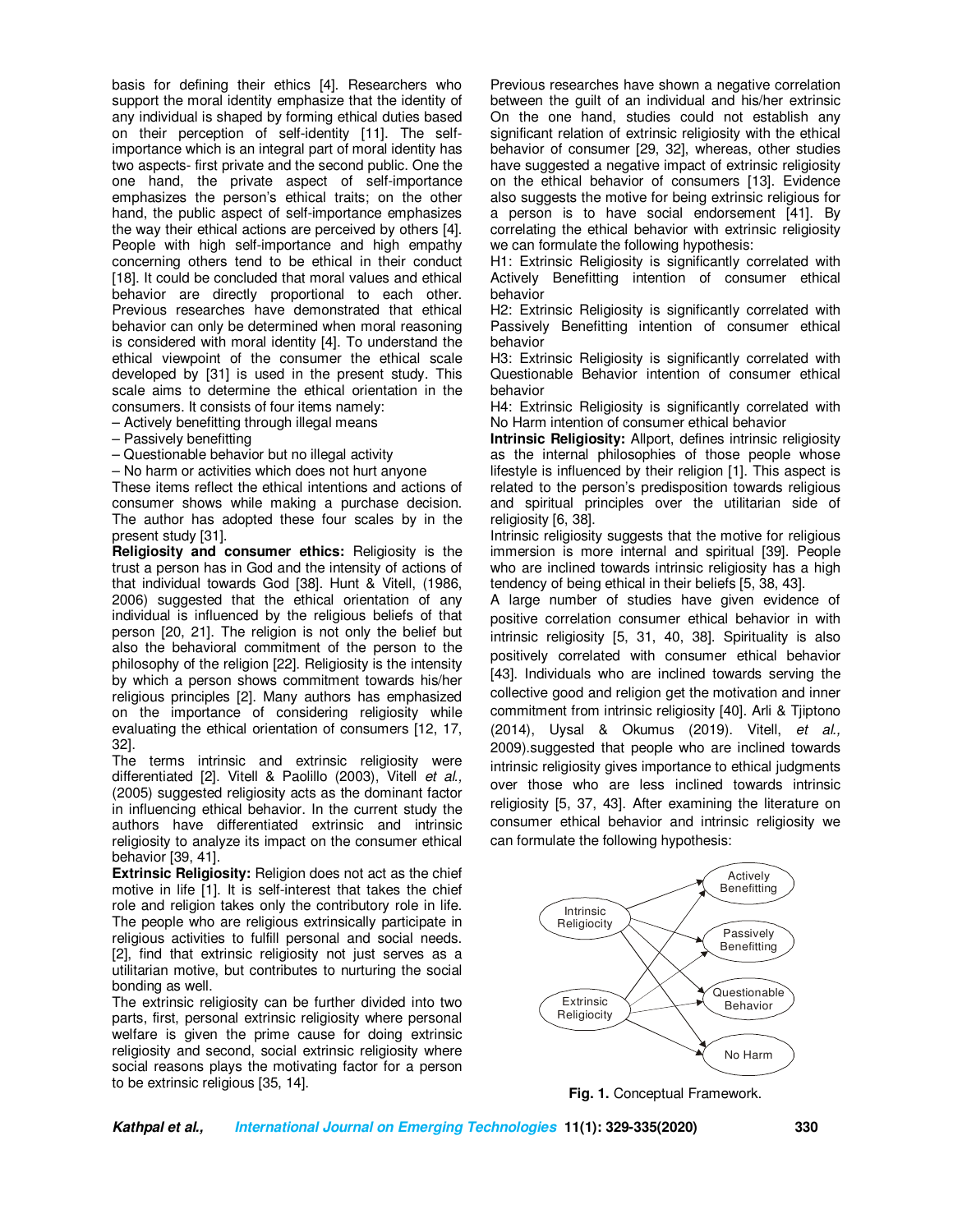H5: Intrinsic Religiosity is significantly correlated with Actively Benefitting intention of consumer ethical behavior.

H6: Intrinsic Religiosity is significantly correlated with Passively Benefitting intention of consumer ethical behavior.

H7: Intrinsic Religiosity is significantly correlated with Questionable Behavior intention of consumer ethical behavior.

H8: Intrinsic Religiosity is significantly correlated with Not Harming intention of consumer ethical behavior.

## **III. RESEARCH METHODOLOGY**

**Data Collection:** A questionnaire is prepared based on the constructs from the literature. The questionnaire for the survey consists of two parts. Part A reflects the demographic profile of the students, while Part B attempts to understand the level of extrinsic and intrinsic religiosity of the students and the ethical behavior they exhibit while purchasing. Students were asked to rate their responses from 1 to 5 on a Likert 5-point scale where 1 represents Strongly Disagree and 5 represent Strongly Agree.

**Sampling:** In this study, the author has chosen the convenience sampling method from the students of four private universities of Uttar Pradesh (India). The sample size is determined by using the formula of the structural equation:

#### 5q<=n<=15q.

Where "q" represents the number of measurement. The number of measurements was 21, so the ideal sample should be greater than 105 but less than 315. To conduct the study 210 questionnaire were distributed among the four universities, out of which 196 were filled correctly and considered for analysis.

**Measures:** All the items of the questionnaire in the manuscript were adopted from the prevailing scales in the literature. The constructs used to determine religiosity are Extrinsic Religiosity and Intrinsic Religiosity are being adopted from the scale developed by [2]. The scale for the constructs used to determine ethical behavior are Actively Benefitting, Passively Benefitting, Questionable Behavior and No Harm was taken from [31]. Firstly, the reliability of the given factors was tested using Cronbach's alpha and KMO was used to validate the data. Then, the Exploratory Factor Analysis was performed using SPSS 20 to validate the constructs and to confirm the factorability of the constructs. Regression analysis was performed to analyze the relationship between religiosity and customer unethical behavior. Structural Equation Modeling from AMOS 20 is used to analyze the relationship between religiosity and customer ethical behavior. In the end, to determine the fit of the factors we checked the following indexes using AMOS 20: TLI, NFI, IFI, CFI, RFI, CMIN/df  $(X^2/df)$  and RMESA as recommended by Kline [25].

# **IV. RESULTS AND DISCUSSION**

**Demography:** The demographic profile of the respondents consists of 56.12% male and 43.88% females. Around 62.24% of them are enrolled in any professional course. The sample consists of diverse religious backgrounds, in which the highest percentage is of Hindus i.e. 24.49%. This table also shows that people with different family income have given the opinion in the survey.

**KMO analysis:** The value of the Kaiser-Meyer-Olkin (KMO) test in Table 2 is 0.819. If the value of KMO is greater than 0.6, then the results are acceptable. Therefore, we can say that data validity as per KMO is very good.

| <b>Characteristics</b>         | Frequency                      | Percentage |  |  |
|--------------------------------|--------------------------------|------------|--|--|
| Gender                         |                                |            |  |  |
| Male                           | 110                            | 56.12      |  |  |
| Female                         | 86                             | 43.88      |  |  |
|                                | <b>Education Qualification</b> |            |  |  |
| Professional                   | 122                            | 62.24      |  |  |
| Non-Professional               | 74                             | 37.76      |  |  |
|                                | Religion                       |            |  |  |
| Hindu                          | 48                             | 24.49      |  |  |
| Christian                      | 14                             | 7.14       |  |  |
| <b>Muslim</b>                  | 32                             | 16.33      |  |  |
| Jain                           | 30                             | 15.31      |  |  |
| <b>Buddhist</b>                | 26                             | 13.27      |  |  |
| Other                          | 16                             | 8.16       |  |  |
| Family Monthly Income (In Rs.) |                                |            |  |  |
| Less than 20,000               | 16                             | 8.16       |  |  |
| 20,000-40,000                  | 50                             | 25.51      |  |  |
| 40,000-60,000                  | 44                             | 22.45      |  |  |
| 60,000-80,000                  | 56                             | 28.57      |  |  |
| Above 80,000                   | 30                             | 15.31      |  |  |

# **Table 1: Demographics.**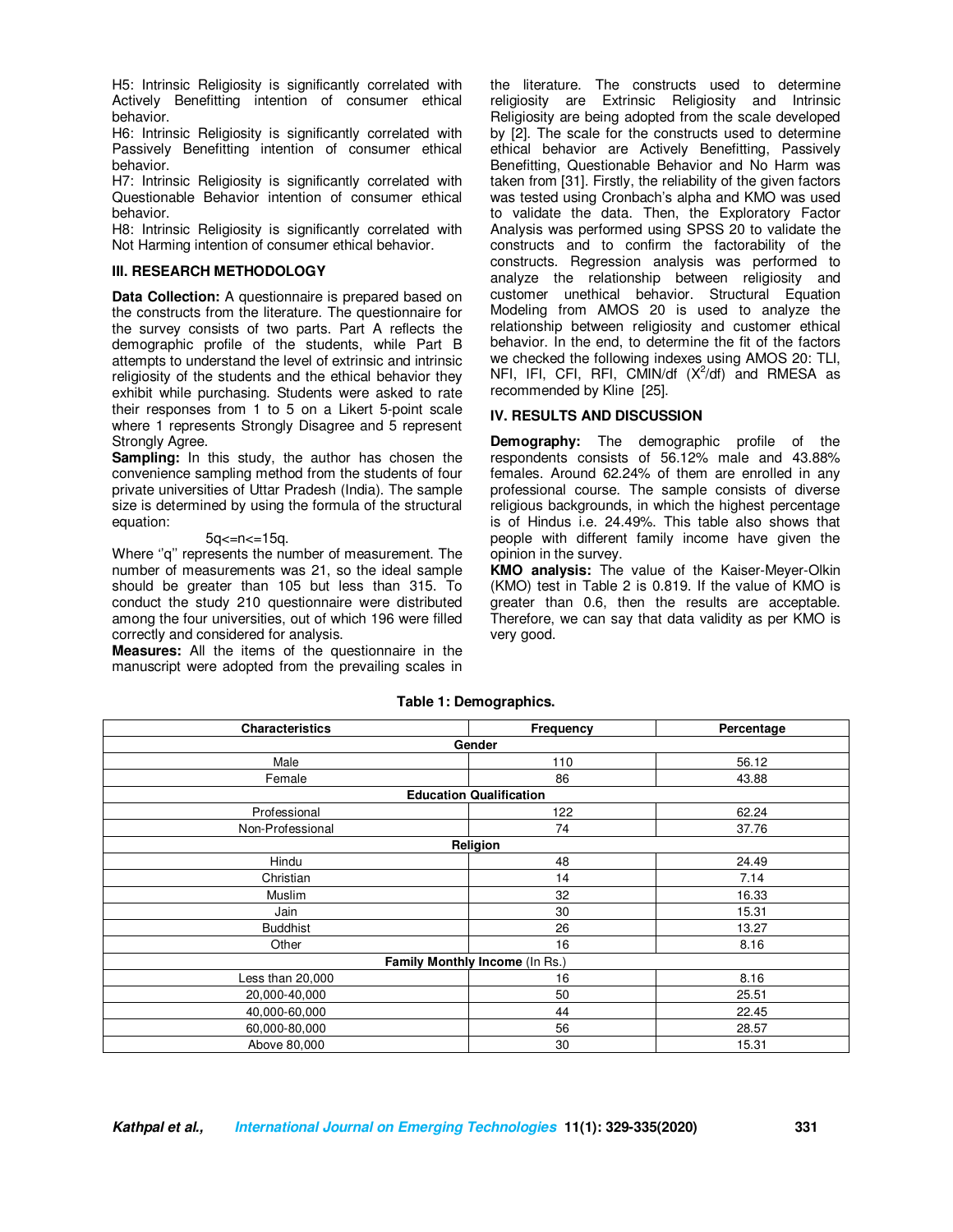# **Table 2: KMO analysis.**

| <b>KMO test and Bartlett's Test</b> |          |  |  |
|-------------------------------------|----------|--|--|
| Kaiser Meyer Olkin Measure          | 0.819    |  |  |
| Approx. Chi-Square                  | 3764.777 |  |  |
| đt                                  | 210      |  |  |
| Sig. Value                          | 0.000    |  |  |
|                                     |          |  |  |

**Cronbach's alpha and Exploratory Factor Analysis:**  The quality of the factors of each construct is determined by the weight of factor loading. According to Comrey and Lee if the weight is greater than 0.71, it is considered as excellent result, while weight above 0.45 is considered as reasonable [15]. In the study more than 85% of items qualified as excellent.

The Cronbach's alpha is used to analyze the reliability of the data. The value greater than 0.85 is considered excellent. In the study, all constructs are showing a value of more than 0.85 and hence are highly reliable.

**Regression Analysis:** Table 4 shows a significant impact on Intrinsic Religiosity on all the behavioral constructs. It shows that Intrinsic Religiosity has a negative impact on Actively Benefitting, Passively Benefitting and Questionable Behavior, while the same

is having a positive impact on No Harm. In other words, with the increase in the level of Intrinsic Religiosity the feeling of Actively Benefitting, Passively Benefitting and Questionable Behavior will reduce while the feeling of No Harm will increase. This result is consistent with the findings of [37, 43]. Furthermore, this table shows that there is no significant relation in Extrinsic Religiosity and any other behavioral construct. The findings are consistent with Arli & Tjiptono [7].

**Goodness of Fit of the Model:** To assess the fitness of the model, the indicators were recognized which are given in Table 5 and the result of the model is compared with the acceptable standard results [25]. The result shows a good fit between the projected model and the data.

### **Table 3: Cronbach's alpha and Exploratory Factor Analysis.**

| Component                      | ۴     | $\overline{2}$ | 3     | 4     | 5     | 6     |
|--------------------------------|-------|----------------|-------|-------|-------|-------|
| Questionable Behavior4         | 0.876 |                |       |       |       |       |
| Questionable Behavior1         | 0.869 |                |       |       |       |       |
| Questionable Behavior 3        | 0.841 |                |       |       |       |       |
| Questionable Behavior 2        | 0.838 |                |       |       |       |       |
| Passively Benefitting 2        |       | 0.603          |       |       |       |       |
| Passively Benefitting 1        |       | 0.561          |       |       |       |       |
| Passively Benefitting 3        |       | 0.528          |       |       |       |       |
| Intrinsic Religiosity 4        |       |                | 0.876 |       |       |       |
| Intrinsic Religiosity 2        |       |                | 0.857 |       |       |       |
| Intrinsic Religiosity 3        |       |                | 0.849 |       |       |       |
| Intrinsic Religiosity 1        |       |                | 0.821 |       |       |       |
| <b>Extrinsic Religiosity 4</b> |       |                |       | 0.904 |       |       |
| <b>Extrinsic Religiosity 1</b> |       |                |       | 0.897 |       |       |
| <b>Extrinsic Religiosity 3</b> |       |                |       | 0.889 |       |       |
| <b>Extrinsic Religiosity 2</b> |       |                |       | 0.84  |       |       |
| No Harm2                       |       |                |       |       | 0.901 |       |
| No Harm <sub>3</sub>           |       |                |       |       | 0.896 |       |
| No Harm1                       |       |                |       |       | 0.868 |       |
| <b>Actively Benefitting 3</b>  |       |                |       |       |       | 0.841 |
| <b>Actively Benefitting 1</b>  |       |                |       |       |       | 0.819 |
| <b>Actively Benefitting 2</b>  |       |                |       |       |       | 0.811 |
| Cronbach's Alpha               | 0.931 | 0.855          | 0.94  | 0.911 | 0.881 | 0.934 |

|  | Table 4: Regression Analysis. |  |  |
|--|-------------------------------|--|--|
|--|-------------------------------|--|--|

| <b>Variables</b>                                               | <b>Standardized</b><br>Regression<br>weight | C.R      | P     |
|----------------------------------------------------------------|---------------------------------------------|----------|-------|
| H1:Actively Benefitting ← Intrinsic Religiosity                | $-0.0590$                                   | $-8.103$ | 0.000 |
| H2:Passively Benefitting ← Intrinsic Religiosity               | $-0.692$                                    | $-8.915$ | 0.000 |
| $H3:Questionable Behavior \leftarrow Intrinsic Religiosity$    | $-0.576$                                    | $-7.468$ | 0.000 |
| H4: No Harm ← Intrinsic Religiosity                            | 0.223                                       | 3.252    | 0.001 |
| H5: Actively Benefitting < Extrinsic Religiosity               | 0.078                                       | 1.178    | 0.239 |
| H6: Passively Benefitting < Extrinsic Religiosity              | $-0.045$                                    | $-0.714$ | 0.475 |
| $H7:$ Questionable Behavior $\leftarrow$ Extrinsic Religiosity | 0.091                                       | 1.292    | 0.196 |
| H8: No Harm $\leftarrow$ Extrinsic Religiosity                 | 0.047                                       | 0.726    | 0.468 |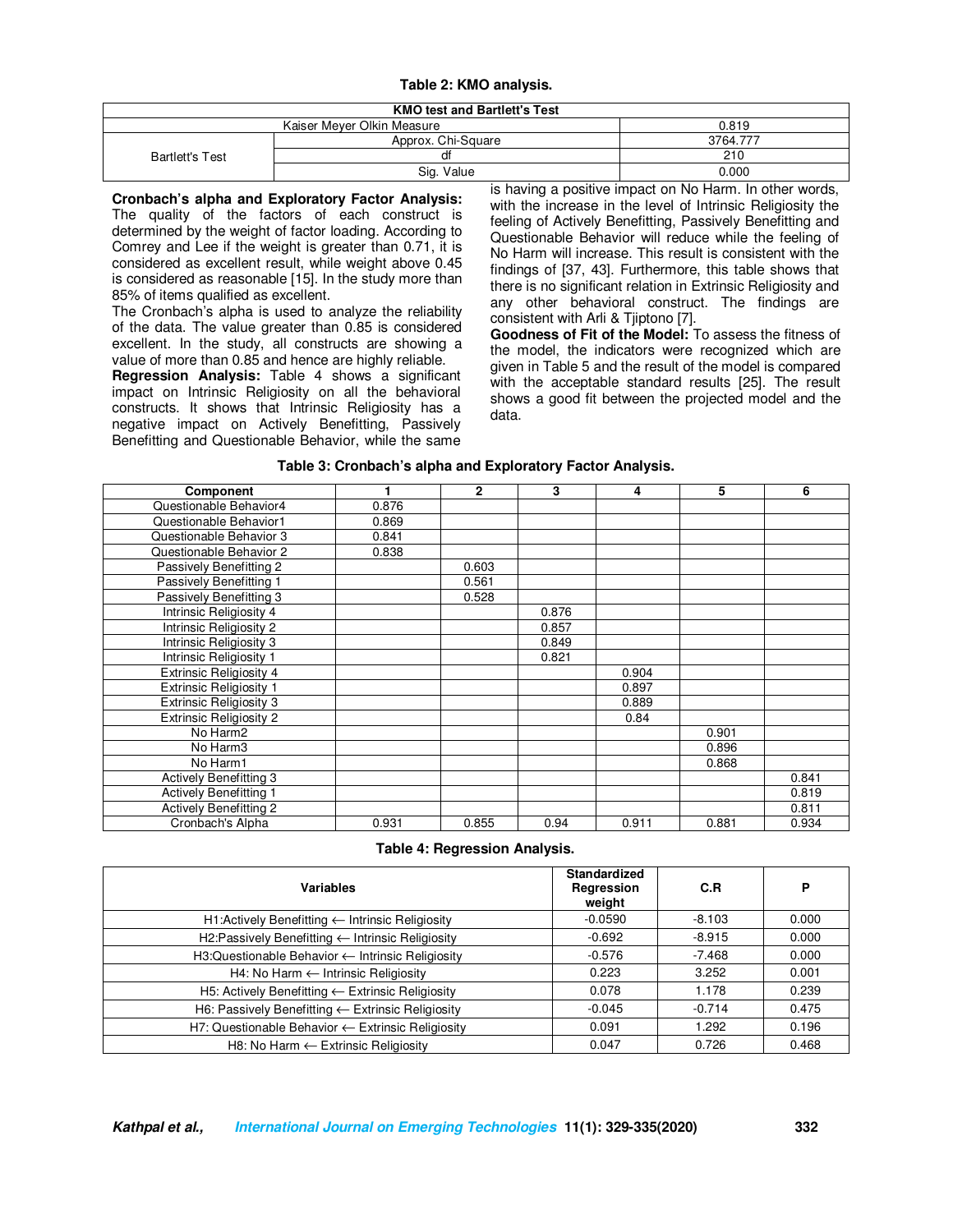## **Table 5: Goodness of Fit.**

| <b>Measures</b>               | <b>Required Outcome</b> | <b>Actual Outcome</b> |
|-------------------------------|-------------------------|-----------------------|
| NFI                           | More than 0.85          | 0.894                 |
|                               | More than 0.85          | 0.932                 |
| <b>RFI</b>                    | More than 0.85          | 0.877                 |
| CFI                           | More than 0.85          | 0.941                 |
| IF                            | More than 0.85          | 0.942                 |
| <b>Y</b> <sup>2</sup> /<br>df | Less than 2.5           | 2.092                 |
| <b>RMSEA</b>                  | Less than 0.10          | 0.075                 |

**Hypothesis Verification:** Based on the output for the Structural Equation Modelling of the current model (Fig. 2), we can conclude:

# **Table 6: Hypothesis Verification.**

| <b>Hypothesis</b>                                                                                                                 | Result        | Remarks                            |
|-----------------------------------------------------------------------------------------------------------------------------------|---------------|------------------------------------|
| H1: Extrinsic Religiosity is significantly correlated with Actively Benefitting<br>intention of consumer ethical behavior         | Not Supported | No significant impact              |
| <b>H2:</b> Extrinsic Religiosity is significantly correlated with Passively<br>Benefitting intention of consumer ethical behavior | Not Supported | No significant impact              |
| H3: Extrinsic Religiosity is significantly correlated with Questionable<br>Behavior intention of consumer ethical behavior        | Not Supported | No significant impact              |
| <b>H4:</b> Extrinsic Religiosity is significantly correlated with Questionable<br>Behavior intention of consumer ethical behavior | Not Supported | No significant impact              |
| <b>H5:</b> Intrinsic Religiosity is significantly correlated with No Harm intention of<br>consumer ethical behavior               | Supported     | Positive and significant impact    |
| H6: Intrinsic Religiosity is significantly correlated with No Harm intention of<br>consumer ethical behavior                      | Supported     | Negative and significant<br>impact |
| H7: Intrinsic Religiosity is significantly correlated with No Harm intention of<br>consumer ethical behavior                      | Supported     | Negative and significant<br>impact |
| <b>H8:</b> Intrinsic Religiosity is significantly correlated with No Harm intention of<br>consumer ethical behavior               | Supported     | Negative and significant<br>impact |



**Fig. 2.** Structural Equation Model.

# **V. CONCLUSION AND IMPLICATIONS**

The outcomes of the study verify and accept the consistency of the ethical scale proposed by Muncy & Vitell [31]. The results indicate a high impact of the intrinsic religiosity on ethical behavior of consumer,

which is consistent with the estimation of others researchers [22, 28, 37, 41]. The outcomes of the study failed to show any significant impact of extrinsic religiosity on the ethical behavior of consumer, which is consistent with the findings of others researchers [40,

**Kathpal et al., International Journal on Emerging Technologies 11(1): 329-335(2020) 333**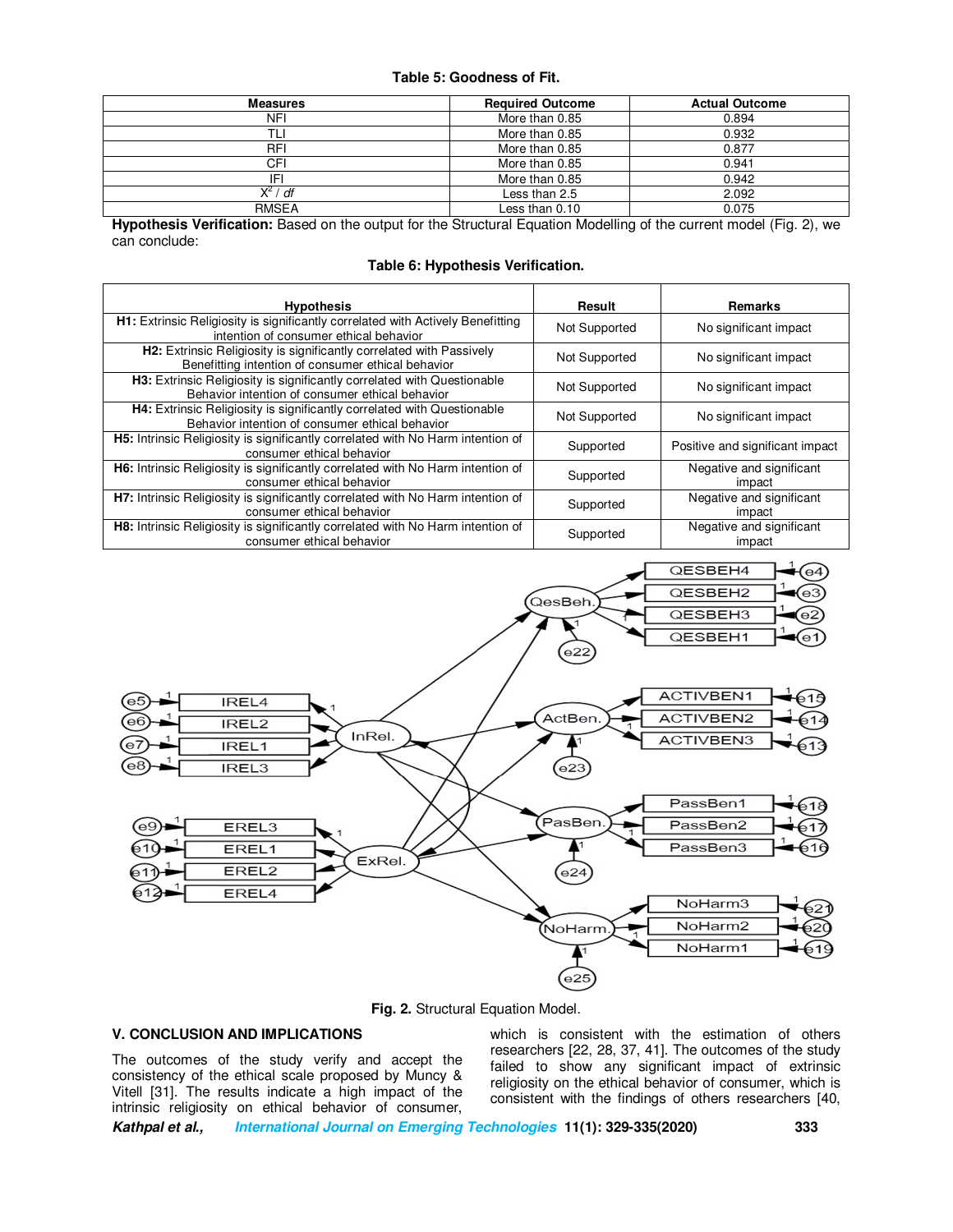42]. The present study could help managers in understanding the multifaceted relation between religion and the ethical practices of consumer. This study could help the organizations in determining ethical behavior of Indian consumers, which can provide them crucial inputs while designing the product strategy for their target consumers.

# **VI. FUTURE SCOPE**

The current study has the potential to offer inputs for those interested in writing manuscripts in the domain of religiosity and consumer ethical behavior. However, the findings of the study cannot be used as generalized facts. The sample of the study is taken from Uttar Pradesh only. There is no surety of repeated results if the demography or geography of the population is changed. The research was undertaken with the intent of discovering facts on the topic. Although it seems that the research has presented many interesting facts, there is a huge scope for further study. The study that could reveal the impact of religiosity on different cultures could be explored. A study across India has the potential to present a better manuscript in the same area. Impact of different religions on consumer ethics can be studied in Indian context [33]. Paired sample Ttest could be used to compare the relation different demographic variables like gender and age with consumer ethical behavior. Longitudinal study in the field can produce a comprehensive framework.

**Conflict of Interest.** The authors who have conducted this research declare that they have do not have any conflicts of interest.

# **ACKNOWLEDGEMENT**

The authors of the current study are grateful to the God almighty for providing them the strength to conduct research. The authors are also grateful to The Head of Department of IBM, GLA University for supporting them in every research endeavor.

# **REFERENCES**

[1]. Allport, G. W. (1950). *The Individual and His Religion: A Psychological Interpretation*, MacMillan, New York, NY.

[2]. Allport, G. W., & Ross, J. M. (1967). Personal religious orientation and prejudice. *Journal of Personality and Social Psychology*, *5*, 432-443.

[3]. Anderson, C. H. (1970). *White protestant Americans: From national origins to religious group.* Englewood Cliffs, NJ: Prentice-Hall.

[4]. Aquino, K., & Reed, A, I. I. (2002). The self importance of moral identity. *Journal of Personality and Social Psychology*, *83*(6), 1423–1440.

[5]. Arli, D., & Tjiptono, F. (2014). The end of religion? Examining the role of religiousness, materialism, and long-term orientation on consumer ethics in Indonesia. *Journal of Business Ethics*, *123*(3), 385-400.

[6]. Arli, D., & Pekerti, A. (2017). Who is more ethical? Cross-cultural comparison of consumer ethics between religious and non-religious consumers. *Journal of Consumer Behaviour*, *16*, 82–98.

[7]. Arli, D., & Tjiptono, F. (2017). Consumer ethics, religiosity, and consumer social responsibility: are they related? *Social Responsibility Journal*, *14*(12), 302-320

[8]. Arli, D., Cherrier, H., & Tjiptono, F. (2016), God blesses those who wear Prada: exploring the impact of religiousness on attitudes toward luxury among the youth of Indonesia, *Marketing Intelligence & Planning*, *34*(1), 61-79.

[9]. Bailey, J. M., & Sood, J. (1993). The effects of religious affiliation on consumer behavior: A preliminary investigation. *Journal of Managerial Issues*, *5(*3), 328– 352.

[10]. Bakewell, C., & Mitchell, V. (2003). Generation Y consumer decision-making styles", *International Journal of Retail & Distribution Management*, *31*(2), 95-106.

[11]. Bergman, R. (2004). Caring for the ethical ideal: Nel Noddings on moral education. *Journal of Moral Education*, *33*(2), 149–162.

[12]. Casidy, R., Phau, I., & Lwin, M. (2016). The role of religious leaders on digital piracy attitude and intention. *Journal of Retailing and Consumer Services*, *32*, 244– 252.

[13]. Chau, L. L., Johnson, R. C., Bowers, J. K., Darvill, T. J., & Danko, G. P. (1990). Intrinsic and extrinsic religiosity as related to conscience, adjustment, and altruism. *Personality and Individual Differences*, *11*(4), 397–400.

[14]. Chen, Y., & Tang, T. L. (2013). The bright and dark sides of religiosity among university students: Do gender, college major, and income matter? *Journal of Business Ethics*, *115*(3), 531–553.

[15]. Comrey, A. L., & Lee, H. B. (1992). A first course in factor analysis (2nd ed.). *Hillsdale, New Jersey*: Lawrence Erlbaum Associates.

[16]. Cornwell, B., Chi Cui, C., Mitchell, V., Schlegelmilch, B., Dzulkiflee, A., & Chan, J. (2005). A cross cultural study of the role of religion in consumers' ethical positions, *International Marketing Review*, *22*(5), 531-546.

[17]. Delener, N. (1994). Religious contrasts in consumer decision behaviour patterns: Their dimensions and marketing implications. *European Journal of Marketing*, *28*(5), 36–53.

[18]. Detert, J. R., Trevino, J. K., & Sweitzer, V. L. (2008). Moral Disengagement in ethical decision making: A study of antecedents and outcomes*. Journal of Applied Psychology*, *93*(2), 374–391.

[19]. Hardy, S. A. (2006). Identity, reasoning, and emotion: An empirical comparison of three sources of moral motivation*. Motivation and Emotion*, *30*(3), 207– 215.

[20]. Hunt, S. D., & Vitell, S. J. (1986). A general theory of marketing ethics. *Journal of Macro marketing*, *8*(2), 5–16.

[21]. Hunt, S. D., & Vitell, S. J. (2006). The General Theory of Marketing Ethics: A Revision and Three Questions. *Journal of Macromarketing*, *26*(2), 143–153.

[22]. Johnson, B. R., Jang, S. J., Larson, D. B., & De Li, S. (2001), Does adolescent religious commitment matter? A reexamination of the effects of religiosity on delinquency. *Journal of Research in Crime and Delinquency*, *38*(1), 22-44.